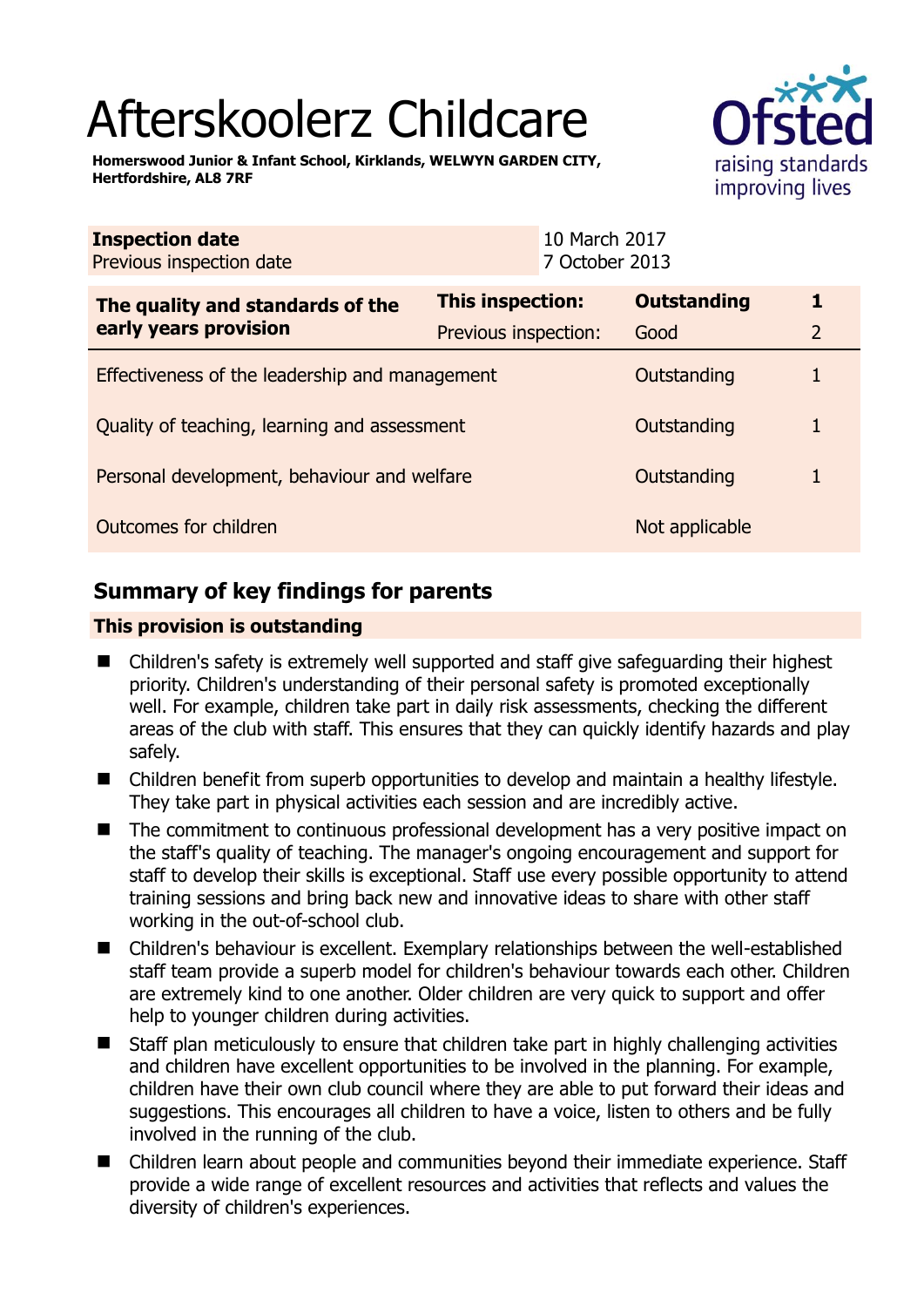# **What the setting needs to do to improve further**

## **To further improve the quality of the early years provision the provider should:**

■ continue to identify further ways to share information with teaching staff at other settings children attend to promote continuity of care for all children.

## **Inspection activities**

- The inspector observed interactions between staff and children.
- The inspector spoke to a number of parents during the inspection and took account of their views.
- The inspector talked to staff and children at appropriate times during the inspection.
- The inspector held a meeting with the club manager and provider. She looked at relevant documentation, such as the safeguarding policy and individual staff files. The inspector also reviewed evidence of the suitability of staff working in the club.
- The inspector observed children take part in activities inside and outside and jointly evaluated this with the manager.

#### **Inspector**

Jo Rowley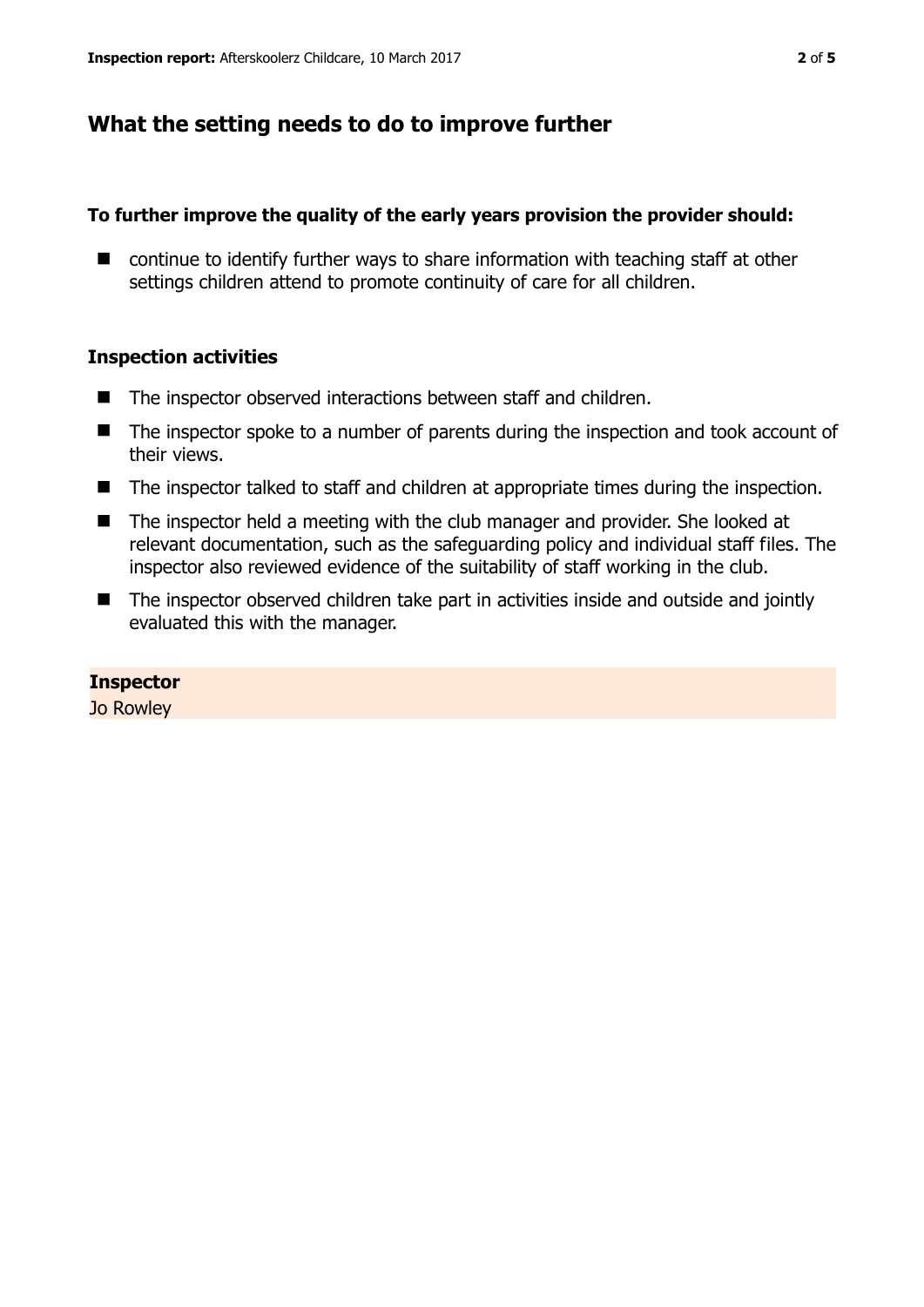## **Inspection findings**

#### **Effectiveness of the leadership and management is outstanding**

Partnerships with parents and carers are exemplary and enhance all aspects of children's overall care and well-being. Parents are extremely involved in their children's time at the club and speak very highly of the staff team. They express their love of the home-fromhome environment and how privileged they feel to have their children attending. Parents are invited in to enjoy games and activities with their children and they have excellent relationships with their children's key person and staff team. The arrangements for safeguarding are effective. Excellent recruitment and induction procedures, including a three day stay-and-play session, ensure that applicants are suitable to work with children before they are selected as a member of staff. Staff have an excellent understanding of the policies and procedures in place to protect children. They actively undertake regular child protection training to maintain their superb awareness. Staff use walkie-talkies to communicate between each other when in different parts of the club. Staff and children equally promote their 'club promise', which is to have fun and stay safe, exceptionally well. Children know that they can go to staff if they feel unsafe at any time. They actively point out things, such as leaving chairs out, as trip hazards to staff and each other.

#### **Quality of teaching, learning and assessment is outstanding**

Staff complete regular observations and assessments of young children to support their ongoing development. The key-person system works effectively. Key staff work closely with the host school's Reception teacher. Club staff spend time with children in their classrooms supporting and encouraging them. This gives the children's key person an excellent insight into what children are capable of. Staff use this information to provide stimulating and exciting activities, that challenge children very well. Staff identify that they are looking at further ways to link with teachers at other schools that children attend, in the same way. Children are encouraged to use their own ideas as they create imaginary places with materials and media. They use technology in a safe environment and know without prompting that after 10 minutes they must set the timer for the next child. Children skilfully read books to each other in the comfy area. Older children share their exceptional reading ability as they support younger children with stories they enjoy.

#### **Personal development, behaviour and welfare are outstanding**

Children are highly motivated and very eager to join in. They consistently show high levels of curiosity, imagination and concentration. Children collect house points as rewards for many different positive things they do, such as reading their school book or helping a member of staff. Children thrive as they excitedly share news of their points with parents on collection. Children are extremely independent and very good at helping others. They happily offer to help staff prepare and clear away snacks and teas, such as cutting fruit and vegetables and setting the table for children to eat at. Children develop a passion for baking. They bring recipes from home and excitedly bake these with staff to share with other children. Children's health and well-being are excellently promoted. Robust routines are in place, which children know and are quick to remind others about. Children demonstrate awareness of the impact outside activities have on their bodies and are independent in ensuring that they regularly drink fresh drinking water.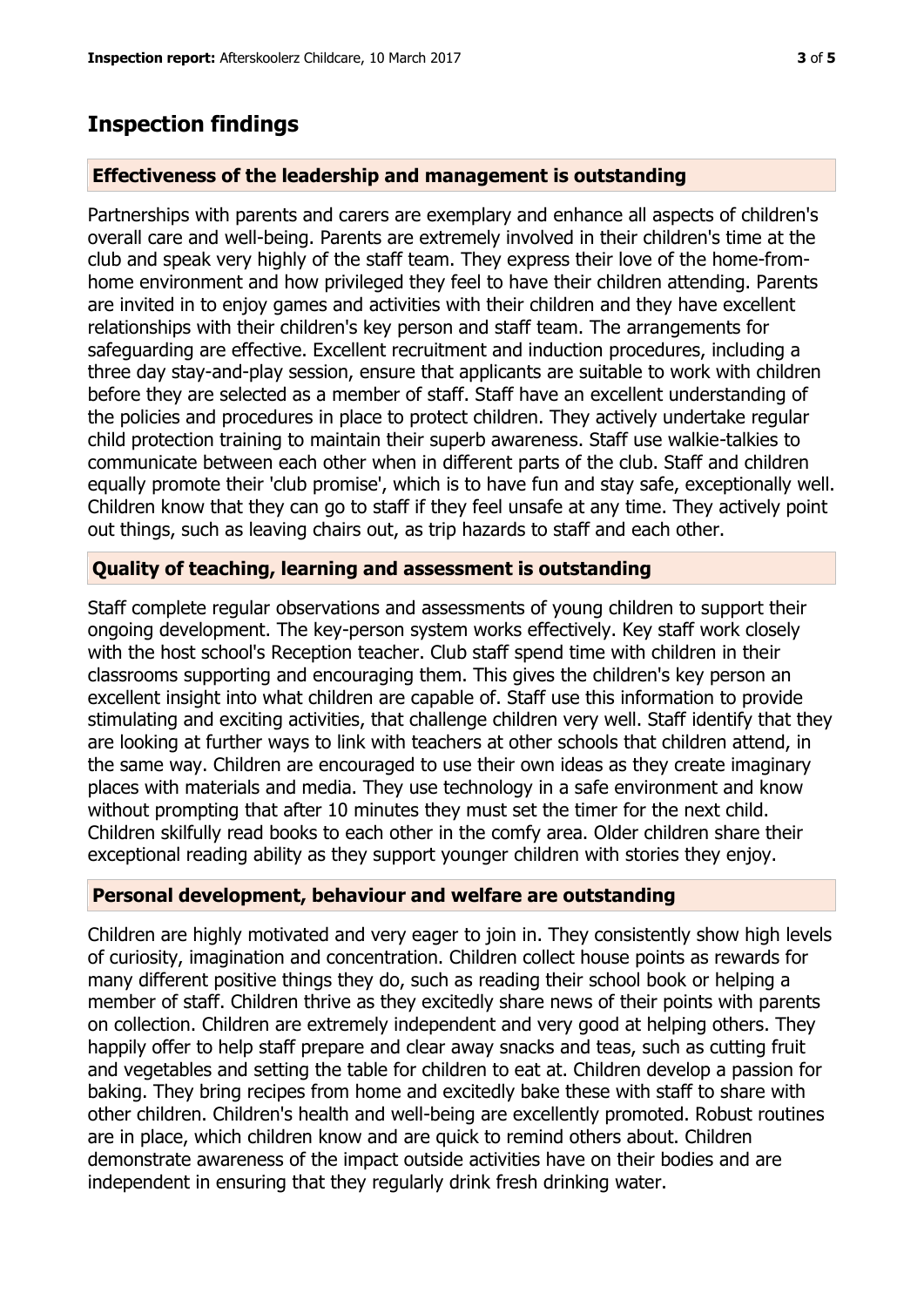# **Setting details**

| Unique reference number                             | EY445296                                                                             |  |
|-----------------------------------------------------|--------------------------------------------------------------------------------------|--|
| <b>Local authority</b>                              | <b>Hertfordshire</b>                                                                 |  |
| <b>Inspection number</b>                            | 1065891                                                                              |  |
| <b>Type of provision</b>                            | Out of school provision                                                              |  |
| Day care type                                       | Childcare - Non-Domestic                                                             |  |
| <b>Registers</b>                                    | Early Years Register, Compulsory Childcare<br>Register, Voluntary Childcare Register |  |
| Age range of children                               | $4 - 11$                                                                             |  |
| <b>Total number of places</b>                       | 26                                                                                   |  |
| Number of children on roll                          | 35                                                                                   |  |
| Name of registered person                           | Rachel Louise Shadbolt                                                               |  |
| <b>Registered person unique</b><br>reference number | RP905456                                                                             |  |
| <b>Date of previous inspection</b>                  | 7 October 2013                                                                       |  |
| <b>Telephone number</b>                             | 07794726687                                                                          |  |

Afterskoolerz Childcare was registered in 2012. The club employs five members of childcare staff. Of these, four hold appropriate early years qualifications at level 2 and above. The setting opens from, Monday to Friday, during term time, from 7.30am until 9am and from 3.15pm until 6.15pm. The setting also provides a holiday club during the school holidays from 8am until 6.15pm. The setting supports children who have special educational needs or a disability and children who speak English as an additional language.

This inspection was carried out by Ofsted under sections 49 and 50 of the Childcare Act 2006 on the quality and standards of provision that is registered on the Early Years Register. The registered person must ensure that this provision complies with the statutory framework for children's learning, development and care, known as the early years foundation stage.

Any complaints about the inspection or the report should be made following the procedures set out in the guidance 'Complaints procedure: raising concerns and making complaints about Ofsted', which is available from Ofsted's website: www.gov.uk/government/organisations/ofsted. If you would like Ofsted to send you a copy of the guidance, please telephone 0300 123 4234, or email enquiries@ofsted.gov.uk.